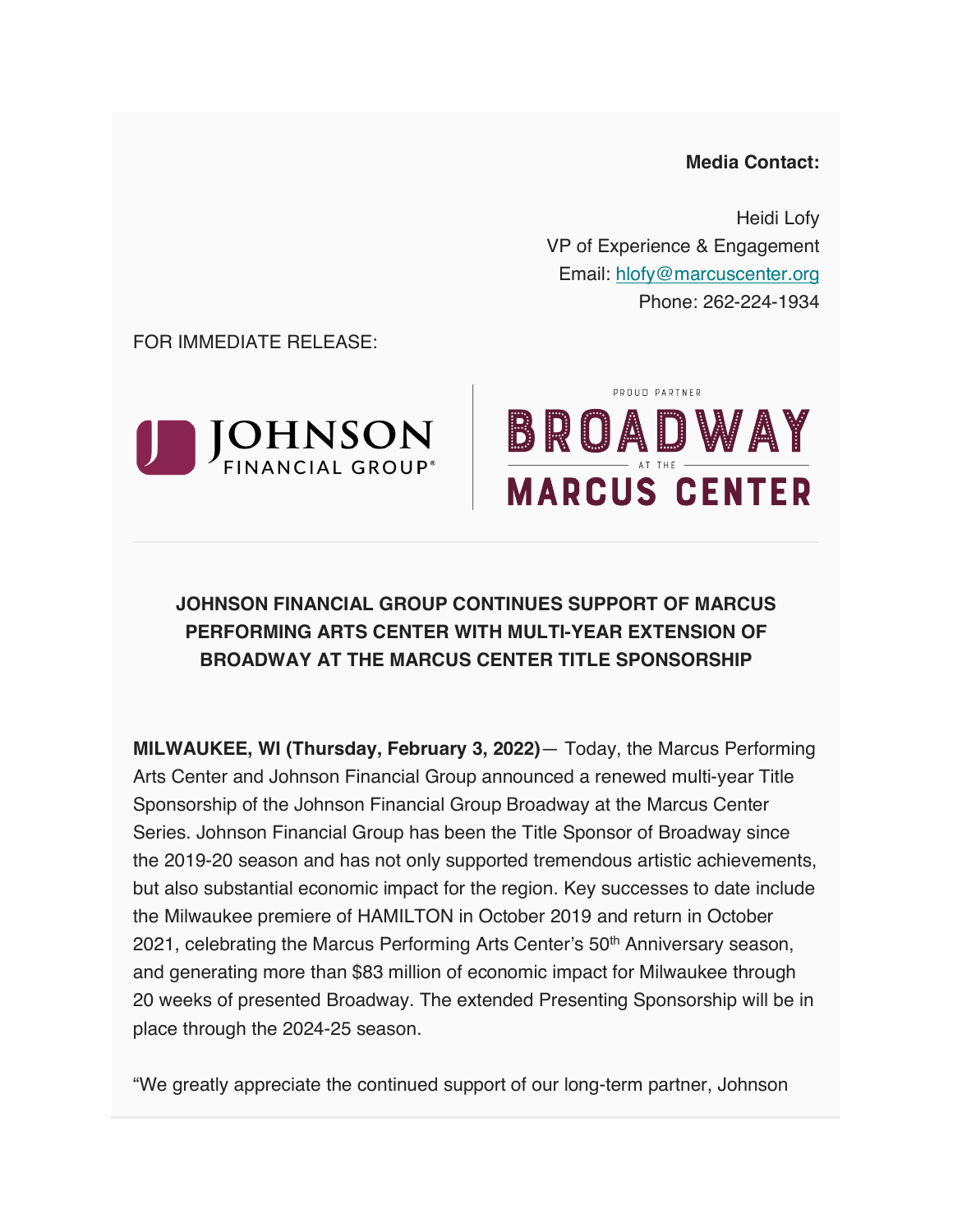Financial Group. Their commitment to the region's performing arts community is invaluable," said Marcus Performing Arts Center President and CEO Kendra Whitlock Ingram. "This partnership plays a leading role in bringing the best of touring Broadway to our region and ensures the Marcus Center continues to be a gathering place for all."

"Having a great performing arts scene is incredibly important to the vibrancy of the city and making our downtown a destination for people throughout Wisconsin," said Johnson Financial Group President and CEO Jim Popp. "Johnson Financial Group is happy to continue our support of the Marcus Performing Arts Center and proud to continue supporting Milwaukee's premier destination for the performing arts!"

The Marcus Performing Arts Center will host their 2022/2023 Season Reveal on Tuesday, March 29. Next season's lineup for the Johnson Financial Group Broadway Series and MPAC Presents programming will be announced.

Approximately 600,000 people attend various performances and events each year at the Marcus Performing Arts Center, including performing arts, youth education programs, community events, and other special events. The Johnson Financial Group Broadway Series alone brings in an average of 128,000 patrons to the Marcus Performing Arts Center each season and has been a flagship series in the Milwaukee performing arts community since 1996.

For more information on the Johnson Financial Group Broadway Series, visit: https://www.marcuscenter.org/series/broadway

###

### **About Marcus Performing Arts Center**

Established in 1969, the Marcus Performing Arts Center (MPAC) is the premier performing arts community gathering space in Southeastern Wisconsin, bringing high-quality arts and cultural programming to the region. As a mission-based 501(c)3 non-profit organization, MPAC strives to act as a bridge between cultures and an energizing force for collaboration and advocacy in the community. The